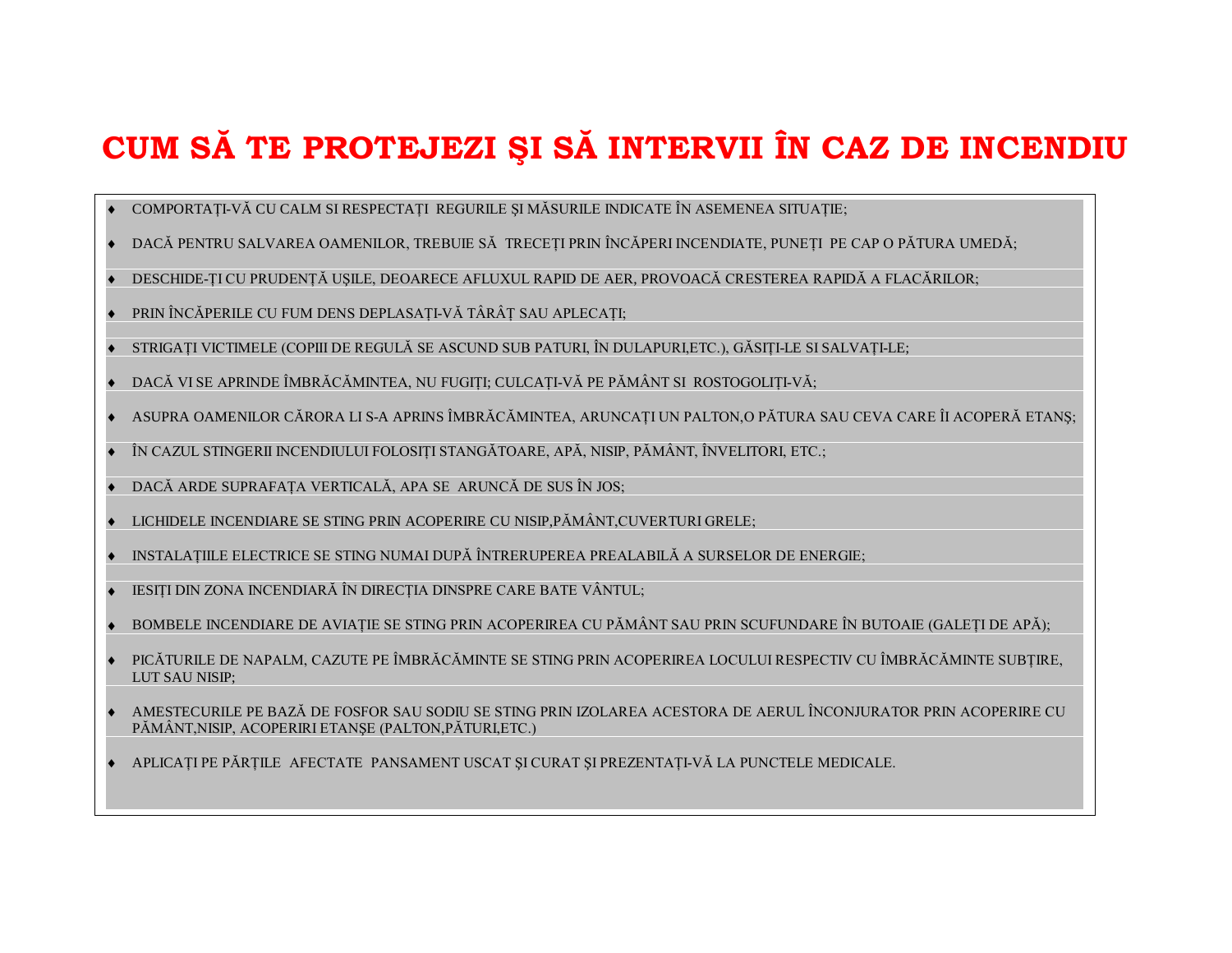# CUM SĂ TE PROTEJEZI ȘI SĂ INTERVII ÎN CAZ DE INUNDAȚII

### ÎN CAZUL CÂND INUNDATIA (SEMNALUL "CALAMITATE NATURALĂ) **VA SURPRINS ACASĂ**

ÎN CAZUL ÎN CARE SE **TRECE LA EVACUARE** 

DACĂ AVETI TIMP LUATI URMĂTOARELE MĂSURI: -ADUCETI ÎN CASĂ UNELE LUCRURI SAU PUNETI-LE CULCATE LA PĂMÂNT ÎNTR-UN LOC SIGUR (MOBILĂ DE CURTE. UNELTE DE GRADINĂ SAU ALTE OBIECTE CARE SE POT MUTA SI CARE POT FI SUFLATE DE VÂNT SAU LUATE DE APĂ)

-BLOCATI FERESTRELE ASTFEL ÎNCÂT SĂ NU FIE SPARTE DE VÂNTURI PUTERNICE, DE APĂ, DE OBIECTE CARE PLUTESC SAU **DE ALUVIUNI:** 

-EVACUAȚI ANIMALELE ȘI BUNURILE DE VALOARE ÎN LOCURI DE REFUGIU, DINAINTE CUNOSCUTE;

-ÎNCUIAȚI USILE ȘI FERESTRELE DUPĂ CE ÎNCHIDEȚI APA, GAZUL SI INSTALATIILE ELECTRICE;

-NU STOCATI SACI DE NISIP PE PARTEA DIN AFARA PERETILOR: MAI BINE PERMITETI APEI DE INUNDATIE SĂ CURGĂ LIBER PRIN FUNDATIE, SAU DACĂ SUNTETI SIGUR CĂ VEȚI FI INUNDAȚI PROCEDAȚI SINGUR LA INUNDAȚIA **FUNDATIEI:** 

DACĂ INUNDAȚIA ESTE IMINENTĂ PROCEDAȚI ASTFEL:

-MUTAȚI OBIECTELE CARE SE POT MIȘCA ÎN PARTEA CEA MAI DE SUS A CASEI: DECONECTATI APARATELE ELECTRICE SI ÎMPREUNĂ CU ÎNTREAGA FAMILIE PĂRĂSIȚI LOCUINȚA ȘI DEPLASATI-VĂ SPRE LOCUL DE REFUGIU(ETAJE SUPERIOARE, ACOPERISURI. ÎNALTIMI SAU ALTE LOCURI DOMINANTE) CARE NU POT FI ACOPERITE DE NIVELUL COTELOR MAXIME ALE APELOR:

-ÎN CAZUL ÎN CARE SUNTETI SURPRINS ÎN AFARA LOCUINTEI (PE STRĂZI, SCOLI, PARCURI SĂLI DE SPECTACOLE, AUTOGĂRI, ETC.) ESTE NECESAR SĂ RESPECTAȚI CU STRICTEȚE COMUNICĂRILE PRIMITE ȘI SĂ VĂ ÎNDREPTATI SPRE LOCURILE DE REFUGIU CELE MAI APROPIATE.

- RESPECTATI ORDINEA DE EVACUARE STABILITĂ: COPII, BĂTRÂNI, BOLNAVI SI ÎN PRIMUL RÂND, ZONELE CELE **MAI PERICULOASE:**
- ÎNAINTE DE PĂRĂSIREA LOCUINTEI ÎNTRERUPETI INSTALATIILE DE **ALIMENTARE** CU APĂ GAZE ENERGIE ELECTRICĂ SI ÎNCHIDETI **FERESTRELE:**
- **SCOATETI ANIMALELE DIN** GOSPODĂRIE ȘI DIRIJAȚI-LE CĂTRE LOCURILE CARE OFERĂ PROTECȚIE;
- · LA PĂRĂSIREA LOCUINTEI LUATI DOCUMENTELE PERSONALE SI. O REZERVĂ DE ALIMENTE, APĂ, TRUSĂ SANITARĂ, UN MIJLOC DE ILUMINAT. UN APARAT DE RADIO. IAR PE TIMP FRIGUROS ȘI ÎMBRĂCĂMINTE MAI GROASĂ:
- DUPĂ SOSIREA LA LOCUL DE REFUGIU, COMPORTAȚI-VĂ CU CALM, OCUPATI LOCURILE STABILITE. **PROTEJATI** SI SUPRAVEGHEATI COPIII. **RESPECTATI MĂSURILE** STABILITE.
- LA REINTOARCERA ACASĂ RESPECTATI URMĂTOARELE
- NU INTRATI ÎN LOCUINTĂ ÎN CAZUL ÎN CARE ACEASTA A FOST AVARIATĂ SAU A DEVENIT INSALUBRĂ:
- NU ATINGEȚI FIRELE ELECTRICE;
- NU CONSUMATI APA DIRECT DE LA SURSĂ, CI NUMAI DUPĂ CE A FOST FIARTĂ:
- CONSUMATI ALIMENTE NUMAI DUPĂ CE AU FOST CURĂȚATE, FIERTE ȘI DUPĂ CAZ, CONTROLATE DE **ORGANELE SANITARE:**
- NU FOLOSITI INSTALATIILE DE **ALIMENTARE**  $CU$   $AP\tilde{A}$ GAZE. ELECTRICITATE. DECÂT **DUPĂ APROBAREA ORGANELOR DE** SPECIALITATE:
- $\triangle$  ACORDATI AJUTOR **VICTIMELOR** SURPRINSE DE INUNDAȚII;
- EXCUTAȚI LUCRĂRI DE ÎNLĂTURARE A URMĂRILOR INUNDATIEI, DEGAJAREA MALULUI, CURĂTIREA LOCUINTEI SI MOBILIERULUI. **DEZINFECTAREA** ÎNCĂPERILOR, REPARAREA AVARIILOR
- SPRIJINITI MORAL SI MATERIAL OAMENII AFECTAȚI DE INUNDAȚII PRIN GĂZDUIRE. DONARE DE BUNURI MATERIALE.ALIMENTE.MEDICAMENTE

### RETINETI! ACEST TIP DE CALAMITATE ESTE PRECEDAT, DE OBICEI, DE INTERVALE MARI DE PREVENIRE(MAI PUȚIN ÎN CAZUL RUPERII BARAJELOR HIDROTEHNICE, PENTRU LOCALITĂȚILE **SITUATE, IMEDIAT ÎN AVAL)**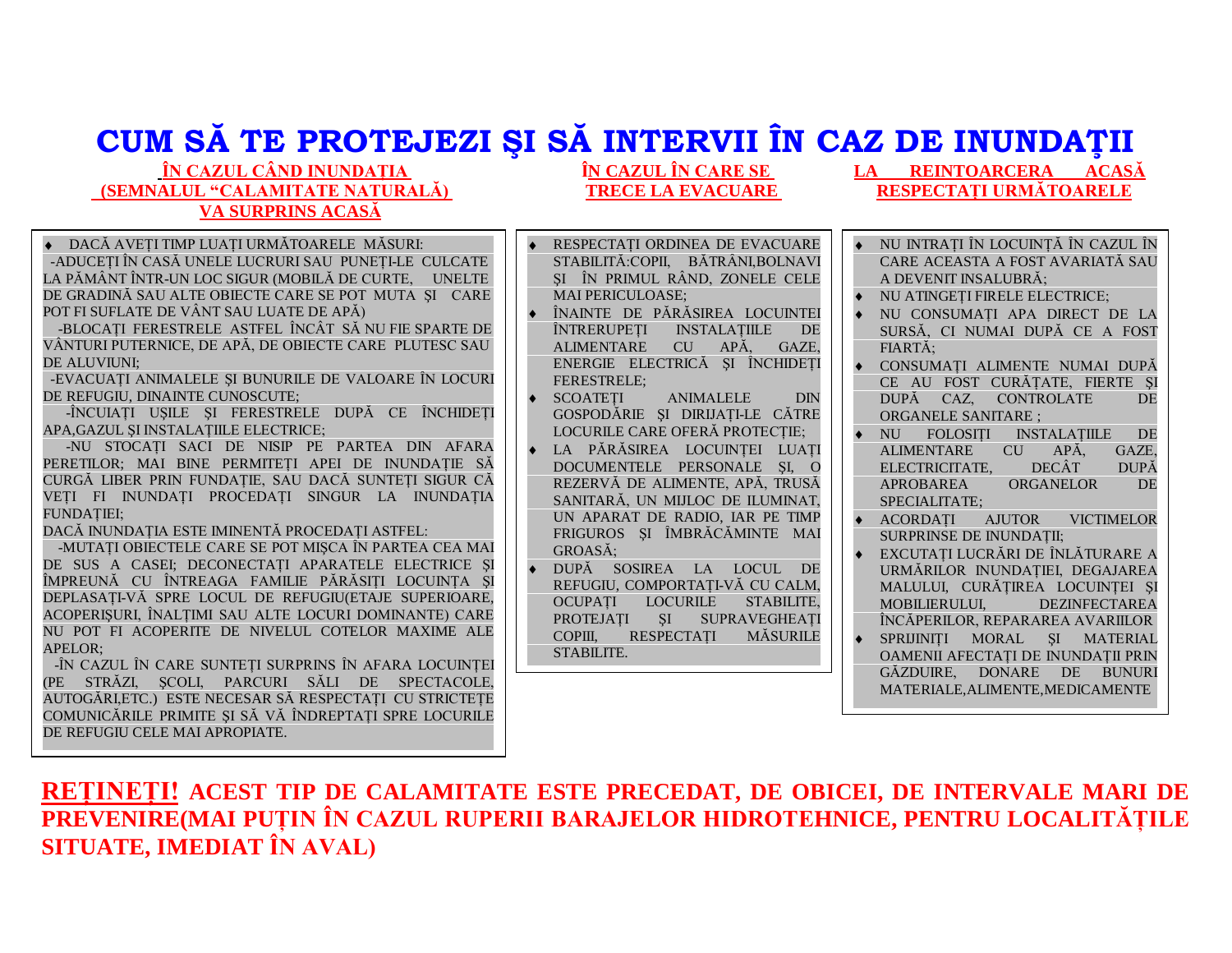## CUM SĂ TE PROTEJEZI ȘI SĂ INTERVII ÎN CAZ DE **ÎNZĂPEZIRI**

- INFORMAȚI-VĂ PERMANENT ASUPRA CONDIȚIILOR ATMOSFERICE FOLOSIND RADIOUL ȘI TELEVIZORUL;
- FIȚI PREGĂTIȚI PENTRU A REZISTA ACASĂ PREGATIȚI REZERVA DE ALIMENTE, APĂ ȘI COMBUSTIBIL ȘI ASIGURAȚI-VĂ MIJLOACELE DIFERITE PENTRU ÎNCĂLZIT ȘI PREPARAT HRANA;
- ◆ PREGĂTITI MIJLOACELE DE ILUMINAT INDEPENDENTE DE RETEAUA ELECTRICĂ;
- ◆ PĂSTRAȚI LA ÎNDEMÂNĂ UNELTE PENTRU DEGAJAREA ZĂPEZII;
- ◆ EVITAȚI ABSOLUT ORICE FEL DE CĂLĂTORIE DACĂ NU ESTE ABSOLUT NECESARĂ;
- ◆ DACĂ TOTUSI ESTE NECESAR SĂ PLECATI LUATI-VĂ ÎMBRĂCĂMINTE GROASĂ, CACIULĂ, MĂNUSI;
- · CĂLĂTORIȚI NUMAI ZIUA ȘI FOLOSIȚI ȘOSELELE PRINCIPALE;
- ◆ INTERESATI-VĂ DE STAREA DRUMURILOR;
- ◆ NU FITI CUTEZĂTORI SI TEMERARI: OPRITI, ÎNTORCETI-VĂ SAU CERETI AJUTOR;
- · DACĂ PLECAȚI CU MAȘINA, ASIGURAȚI-O CU LANȚURI PENTRU ZĂPADĂ, LOPATĂ, RĂZUITOARE, CABLUL DE REMORCARE, BENZINĂ DE REZERVĂ ȘI ASIGURATI-VĂ CĂ STIE CINEVA ÎNCOTRO PLECATI;
- · ÎNCERCAȚI SĂ SCOATEȚI AUTOVEHICULUL DE PE PARTEA CAROSABILĂ PENTRU A EVITA BLOCAJELE ȘI A FACILITA INTERVENȚIA MIJLOACELOR DE DESZĂPEZIRE;
- DACĂ MIJLOCUL DE TRANSPORT SE STRICĂ, NU INTRATI ÎN PANICĂ ȘI PĂSTRATI-VĂ CALMUL, DATI SEMNALE DE ALARMĂ, APRINDEȚI LUMINILE, RIDICAȚI CAPOTA MAȘINII ȘI ASTEPTAȚI AJUTORUL;
- NU PĂRĂSITI MIJLOCUL DE TRANSPORT PENTRU A CERE AJUTOR, DEOARECE VĂ PUTETI RĂTĂCI;
- · EVITATI SUPRASOLICITAREA:
- ÎN LOCALITĂȚI NU PARCAȚI AUTOVEHICULELE PE STRĂZI, ÎNCERCAȚI SĂ LE SCOATEȚI DE PE CAROSABIL.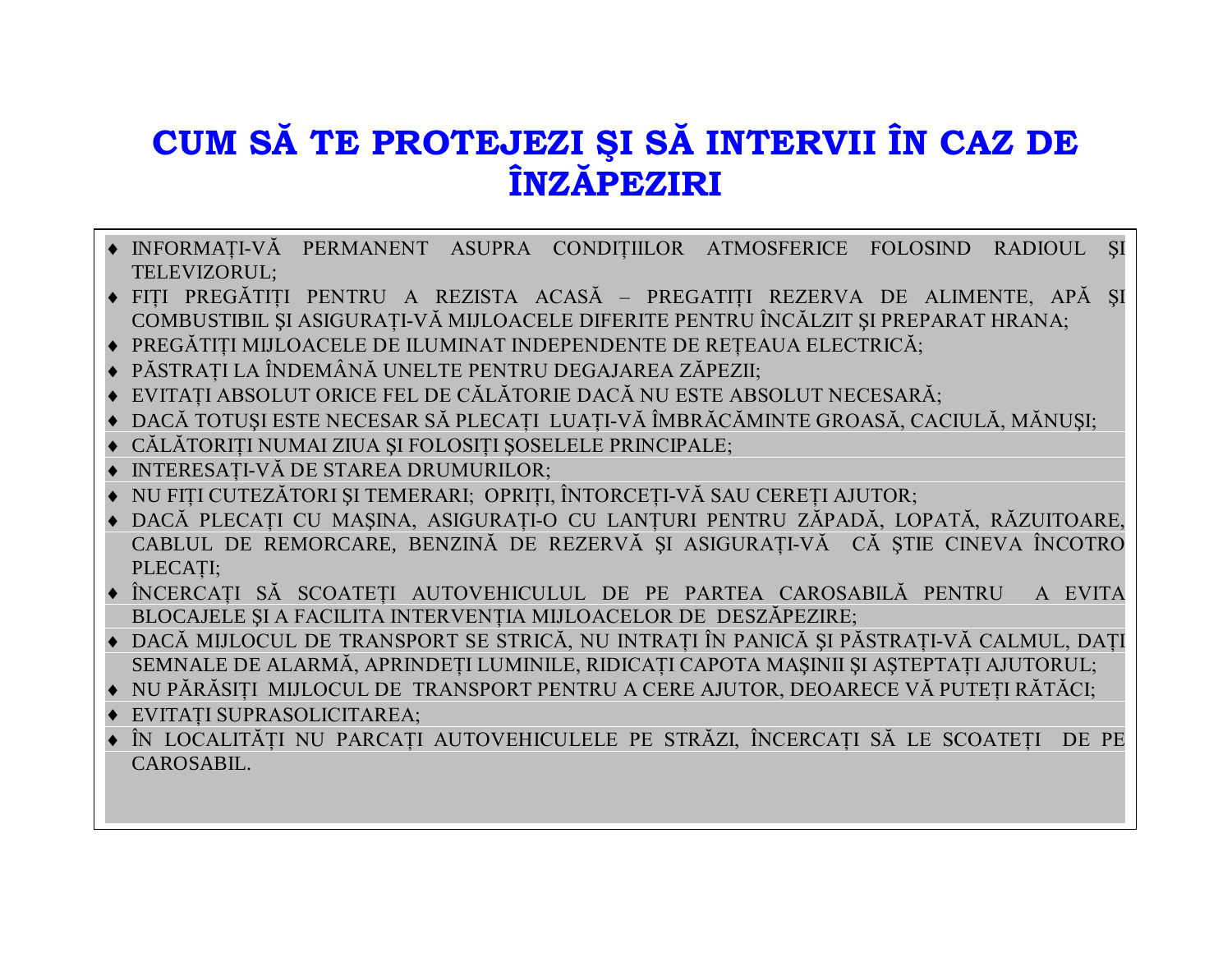# CUM SĂ TE PROTEJEZI ȘI SĂ INTERVII ÎN CAZUL DESCOPERIRII MUNIȚIILOR NEEXPLODATE

### ◆ NU LE ATINGETI;

- · NU LE LOVIȚI SAU MISCATI:
- NU LE INTRODUCETI ÎN FOC;
- ◆ NU ÎNCERCATI SĂ DEMONTATI FOCOASELE SAU ALTE ELEMENTE COMPONENTE;
- ◆ NU LĂSATI COPII SĂ SE JOACE CU ASEMENEA COMPONENTE;
- NU RIDICAȚI, NU TRANSPORTAȚI SAU INTRODUCEȚI MUNIȚIILE NEEXPLODATE ÎN ÎNCĂPERI, LOCUINTE SAU **GRĂMEZI DE FIER VECHI;**
- ÎN ZONELE UNDE SE PRESUPUNE CĂ AR EXISTA MUNIȚII NEEXPLODATE NU EXECUTAȚI LUCRĂRI DE ÎMBUNĂTĂȚIRI FUNCIARE, SĂPĂTURI MANUALE, NU APRINDEȚI FOCUL ȘI INTERZICETI CIRCULATIA **VEHICULELOR, OAMENILOR SI ANUMALELOR;**
- ◆ CÂND SE EXECUTĂ LUCRĂRI ȘI SE DEPISTEAZĂ, CU OCAZIA SĂPĂTURILOR, MUNIȚII NEEXPLODATE, SE SISTEAZĂ IMEDIAT LUCRĂRILE, SE INDEPĂRTEAZĂ ÎNTREGUL PERSONAL DIN ZONA PERICULOASĂ SI SE ANUNTĂ ORGANELE DE INTERVENTIE (POLITIE, PROTECTIA CIVILĂ) ;
- CÂND LUATI LA CUNOSTINTĂ DESPRE EXISTENTA LOR, ANUNTATI IMEDIAT ORGANUL DE POLITIE CEL MAI APROPIAT SAU PROTECTIA CIVILĂ.

### **RETINETI!**

NEUTRALIZAREA ȘI DISTRUGEREA MUNIȚIILOR SE EXECUTĂ DE CĂTRE SUBUNITĂȚILE PIROTEHNICE CARE AU PREGĂTIREA ȘI DOTAREA CU APARATURĂ SPECIALĂ PENTRU ACEASTĂ MISIUNE PERICULOASĂ.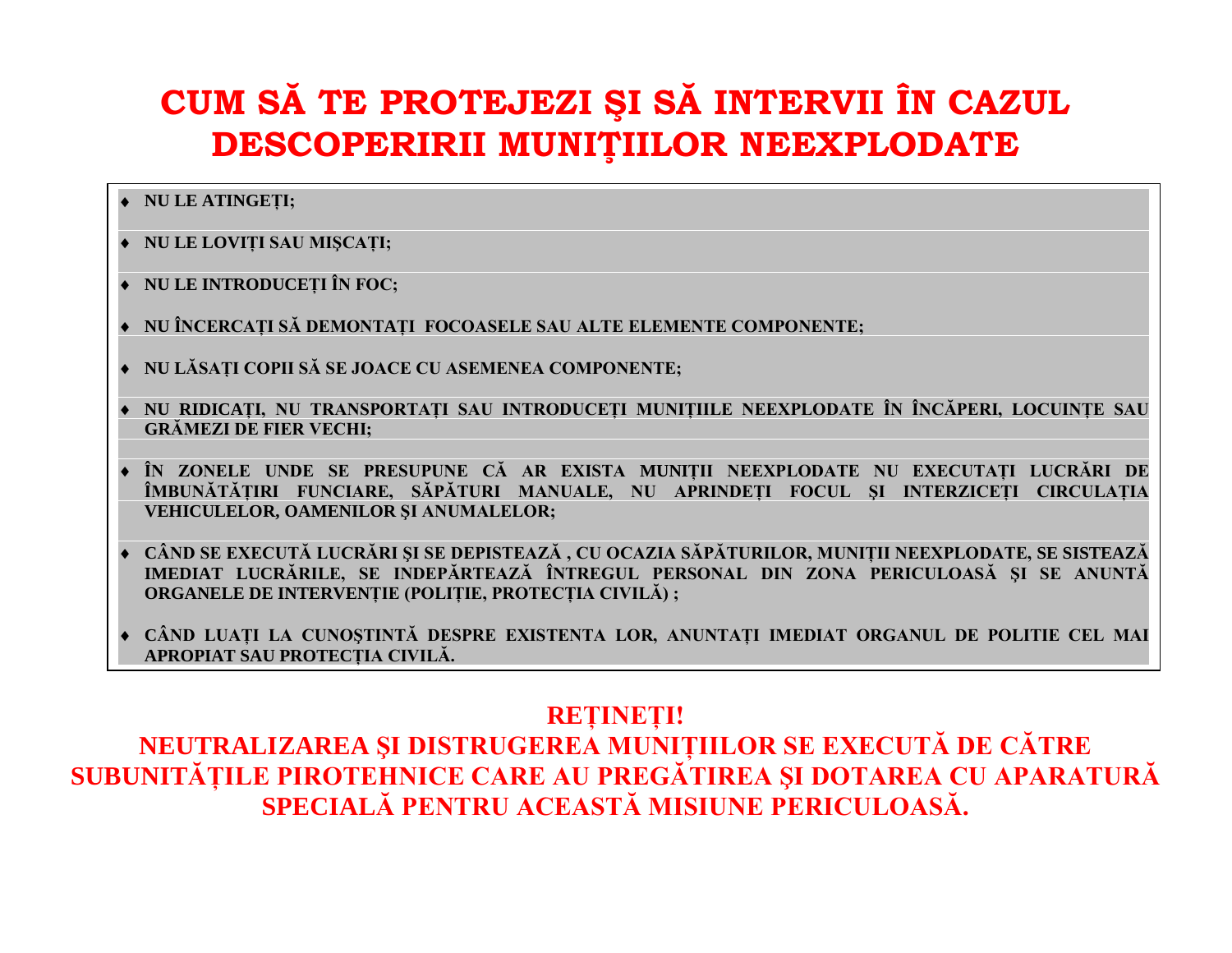## REGULI DE COMPORTARE ÎN ADĂPOSTURILE DE PROTECȚIE CIVILĂ

ADĂPOSTIREA- SE REALIZEAZĂ IN SCOPUL OCROTIRII CETĂTENILOR IMPOTRIVA ATACURILOR INAMICULUI, EFECTELOR DEZASTRELOR ȘI SE ASIGURĂ PRIN LUCRĂRI SPECIAL CONSTRUITE CA ADĂPOSTURI DE PROTECȚIE CIVILĂ, PRECUM ȘI IN SUBSOLUL CLĂDIRILOR ȘI IN ALTE SPAȚII CARE SE AMENAJAZĂ IN ACEST SCOP.

◆ CÂND SE GASESTE IN ADĂPOST FIECARE CETĂTEAN ESTE OBLIGAT:

- SĂ EXECUTE CU STRICTETE DISPOZITIILE DATE DE SEFUL ADĂPOSTULUI SAU ALE PERSONALULUI DE SERVICIU PE ADĂPOST:
- SĂ ȚINA IN POZIȚIE DE PREGĂTIRE MASCA CONTRA GAZELOR ȘI MIJLOACELE DE PROTECȚIE;
- SĂ URMĂREASCA MODUL DE COMPORTARE A COPIILOR:
- SĂ TRANSPORTE IMEDIAT IN ADĂPOST CELE NECESARE UNEI SEDERI MAI INDELUNGATE:
- SĂ AJUTE SEFUL ADĂPOSTULUI PENTRU MENȚINEREA ORDINII ȘI DISCIPLINEI;
- SĂ PĂSTREZE LINIȘTEA ȘI SĂ NU PRODUCĂ PANICĂ IN CAZUL DETERIORĂRII ADĂPOSTULUI;
- SĂ IA PARTE ACTIVĂ LA ACTIVITĂTILE DESFĂSURATE PENTRU INLĂTURAREA AVARIILOR, SĂ ACORDE PRIMUL AJUTOR RĂNITILOR, INTOXICATILOR;

SĂ ACORDE PRIORITATE COPIILOR, FEMELOR, BĂTRÂNILOR, PERSOANELOR CE NU SE POT DEPLASA SINGURE.

#### $\triangle$  SE INTERZICE:

- A FACE ZGOMOT SI A UMBLA FĂRĂ ROST;
- A CUPLA SAU DECUPLA ILUMINATUL ELECTRIC, AGREGATELE;
- A FUMA, APRINDE LUMÂNĂRI, CHIBRITURI, LĂMPI CU PETROL;
- A INCHIDE SAU A DESCHIDE UȘILE METALICE;
- A FOLOSI FĂRĂ APROBARE UNELTE GENISTE EXISTENTE IN ADĂPOST;
- A ARUNCA REZIDUURI MENAJERE SAU GUNOAIE IN ALTE LOCURI DECÂT CELE INDICATE.